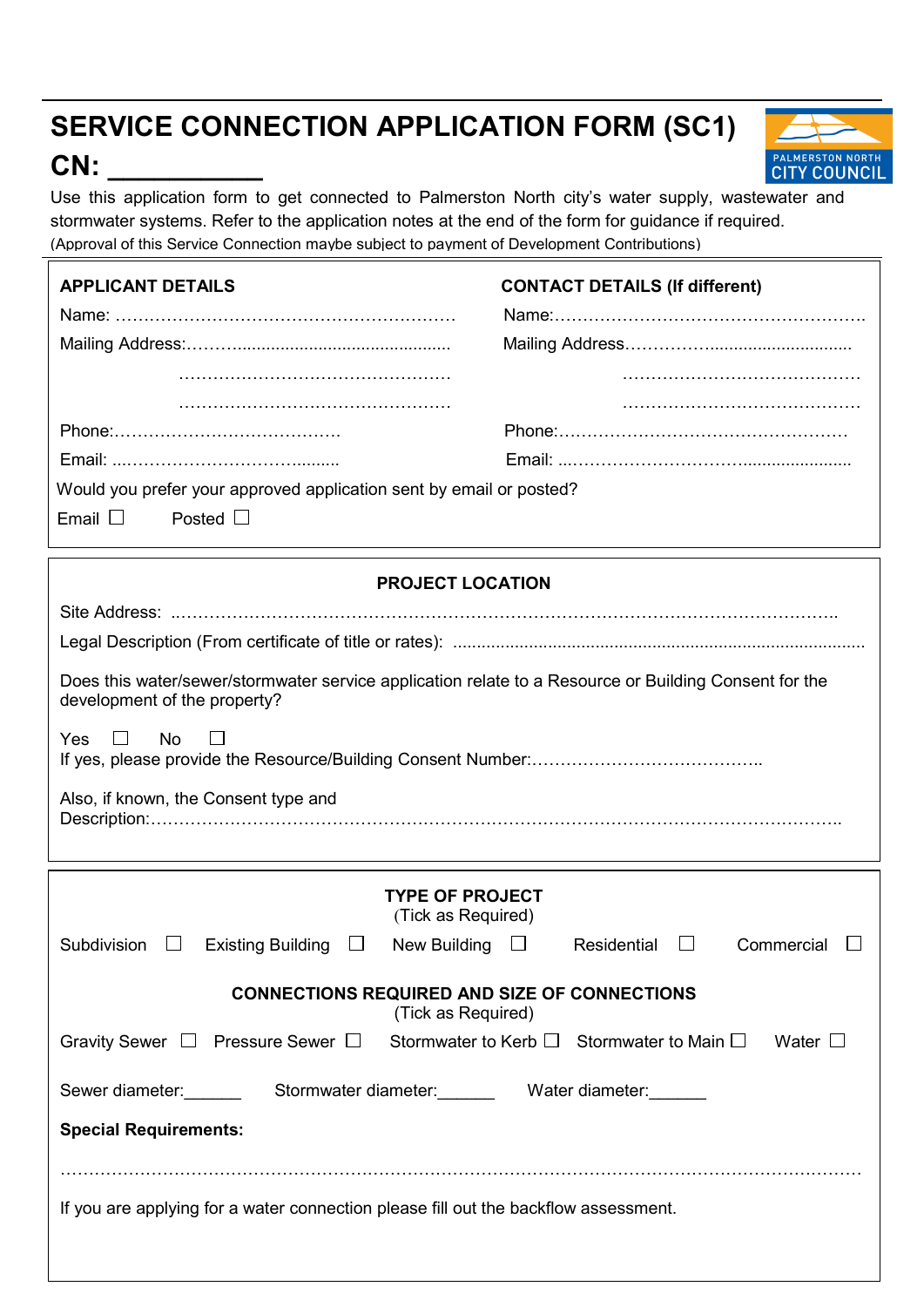### Backflow Assessment

 You may need a backflow preventer device to protect the city's water supply. This assessment will help Council determine what type of backflow prevention device you will need. Please tick all boxes that apply. Residential applicants, start at section 2.

1. High Hazard

| Medical/Dentist/Vet Clinic                                                                                     |  | Commercial laundry          |  |
|----------------------------------------------------------------------------------------------------------------|--|-----------------------------|--|
| Sewage Pump Station/Sump ejectors                                                                              |  | <b>Vehicle Wash Station</b> |  |
| Food preparation facilities                                                                                    |  | Airport, pier or dock       |  |
| Photography labs/x-ray facilities                                                                              |  | Mortuary                    |  |
| Agriculture                                                                                                    |  | <b>Pest Control</b>         |  |
| School/University with laboratories                                                                            |  | Beauty/Hair salon           |  |
| Horticultural or commercial garden                                                                             |  |                             |  |
| Commercial building (e.g. direct heat exchanger, fire sprinkler systems, separate<br>building hydrant systems) |  |                             |  |
| Fire/cooling systems with chemicals (e.g. antifreeze, biocides)                                                |  |                             |  |
| Water treatment facilities<br>(e.g. chlorinators, auxiliary supplies, demineralising equipment etc)            |  |                             |  |
| Industrial and Trade Waste (e.g. boiler, chiller, make up tower, stripping tanks)                              |  |                             |  |
| Use of hydrants for purging of flammable/explosive gases                                                       |  |                             |  |
| Rural water supply (e.g. livestock water supply without added chemicals)                                       |  |                             |  |

## 2. Medium Hazard

| Recirculated water system                                                                                    |  | Rain water collection |  |
|--------------------------------------------------------------------------------------------------------------|--|-----------------------|--|
| Pools or spas                                                                                                |  |                       |  |
| Water treatment system<br>(e.g. deionised water, reverse osmosis units, equipment cooling without chemicals) |  |                       |  |

3. Low Hazard

| Childcare facility                                                                                    |  | Residential premises with hose tap |  |
|-------------------------------------------------------------------------------------------------------|--|------------------------------------|--|
| Drinking fountains                                                                                    |  |                                    |  |
| Cafe/Restaurant<br>(Drink dispensers with carbonators, coffee machines, dishwashers, ice maker, etc.) |  |                                    |  |
| Commercial premises with potential change of use (Domestic sanitary fixtures only)                    |  |                                    |  |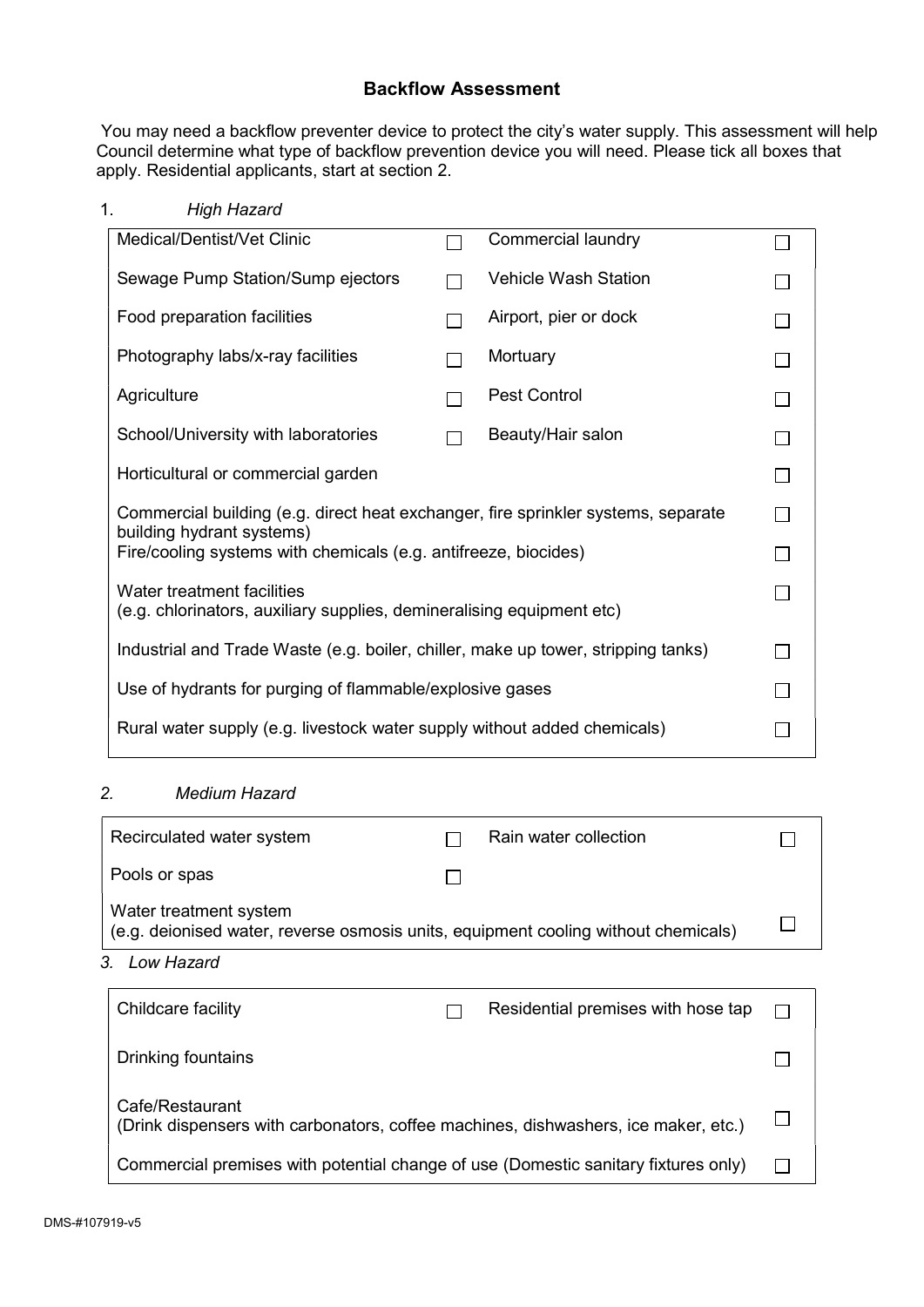### APPROVED CONTRACTOR

Only fill out this if you have already entered into an agreement with an Approved Contractor.

Name of Approved Services Contractor (water, stormwater, gravity sewer):

..……………………………………………………………………………………………………..

Name of Approved Services Contractor (on-site installation of pressure sewer):

..……………………………………………………………………………………………………..

A list of approved contractors and their contact details can be found on the PNCC website.

Do not begin work until you receive approval from the Council with any conditions and specifications and you have notified the Council who your approved contractor(s) is/are.

The approved contractor(s) must carry out all associated work. The contractor(s) will need a copy of the permit with any conditions and the approved site plan with them on site.

#### Please attach the site drainage plans

Site drainage plans should indicate:

- Layout and details of stormwater drains, subsoil drains, sumps and ancillary work.
- Layout and details of wastewater drains and ancillary work.
- Layout and details of water mains and ancillary work.
- Floor level heights to official Council datum (not assumed datum).
- Diameters of pipe connections (stormwater, water and sewer).
- **Trees**
- The position of the proposed connections together with marked distances to the nearest boundaries.

#### Note:

A detailed site plan showing property boundaries, existing services, and the proposed works must be attached to this application. The application cannot be approved without a plan.

The plan must show the preferred position of the connection, or the location of the connection to be removed, together with marked distances/measurements to the nearest boundaries (if a corner site, nominate street from which connection is to be taken).

Name: ………………………………….. Position:…………………………………….. Signature:………………………………... Date: …………./……………/…………..